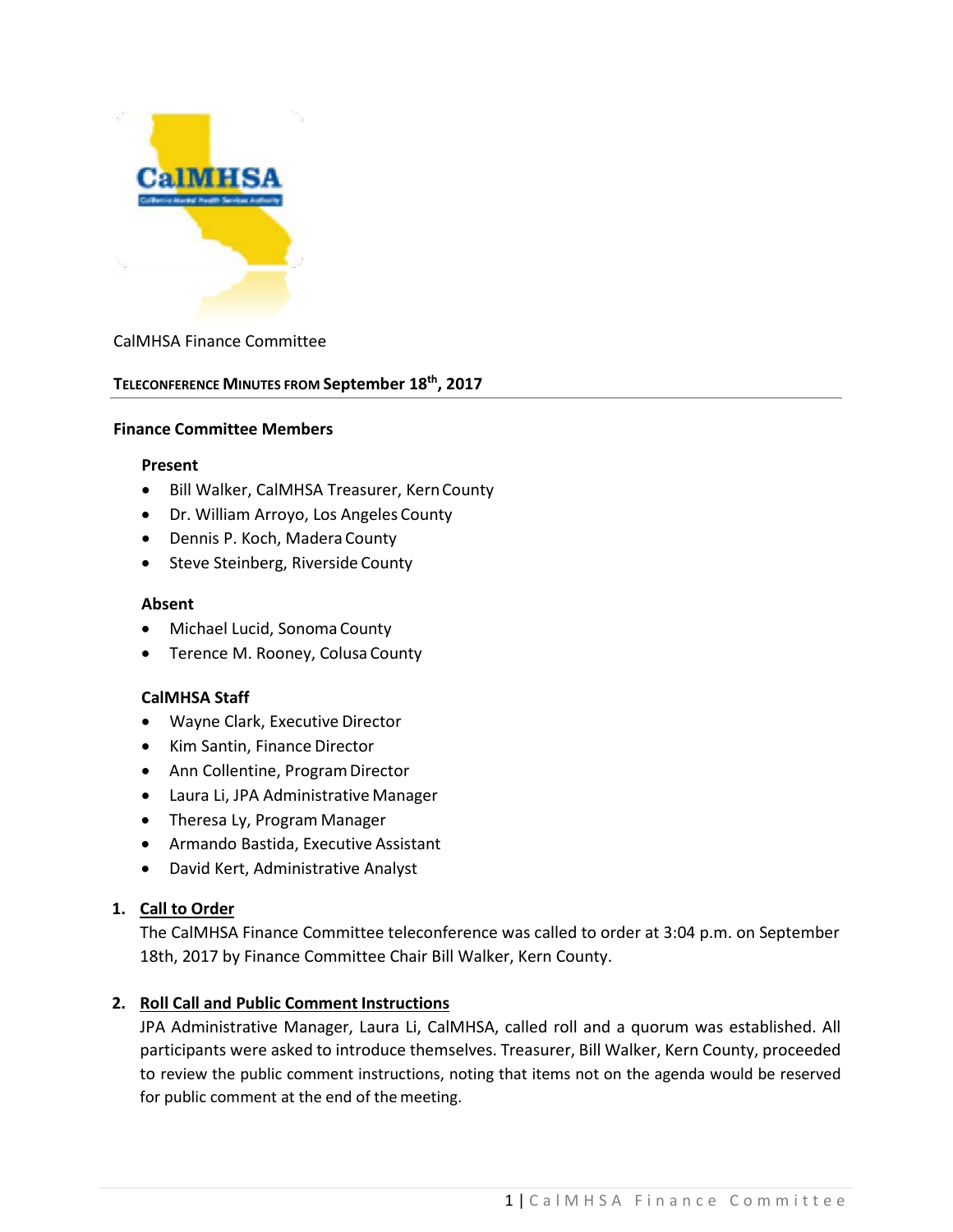### **3. Consent Calendar**

Treasurer, Bill Walker asked the committee for any changes to the following items:

Routine Matters:

• Minutes from the May 8<sup>th</sup>, 2017 Finance Committee Teleconference

### **Action: Approval of the consent calendar**

**Motion: Los Angeles County – Dr. William Arroyo Second: Madera County – Dennis P. Koch**

*Approved by unanimous vote.*

Public comment was heard from the following individual(s): *None*

## **4. CalMHSA Financial Statement for Year ending June 30, 2017**

Finance Director, Kim Santin did an in-depth review of the financial statement, while addressing member questions. In summary, expenditures were slower than expected which left a larger cash balance than previously estimated.

**Action: Accept file of the Unaudited CalMHSA Financial Statements for the Year ending June 30th, 2017 for presentation at the next scheduled Board of Directors Meeting.**

**Motion: Los Angeles County – Dr. William Arroyo Second: Madera County – Dennis P. Koch**

#### *Approved by unanimous vote.*

Public comment was heard from the following individual(s): *None*

# **5. CalMHSA Annual Revenue and Expenditure Report – Revised Budget June 30, 2018**

The Finance Committee met and discussed revisions to the previously Board approved Budget June 30, 2018, which went into effect July 1, 2017. The approved budget included a Target Budget, in the event of Los Angeles County participation in Prevention and Early intervention. The Target Budget consists of increased funding due to Los Angeles participation and the increase in FTE, required to successfully perform the work required under the program(s). Since that time, Los Angeles County has confirmed participation in PEI effective July 1, 2017, with additional amendments required to the Target Budget since June, and those include the following:

#### **REVENUE:**

Revenue has increased as follows:

| - Final executed contract for PEI Sustainability Projects - Increase |                      | \$220,000 |
|----------------------------------------------------------------------|----------------------|-----------|
| - Revision for Suicide Prevention Projects - Decrease                |                      | (92, 541) |
|                                                                      | Net Revenue Increase | \$127,459 |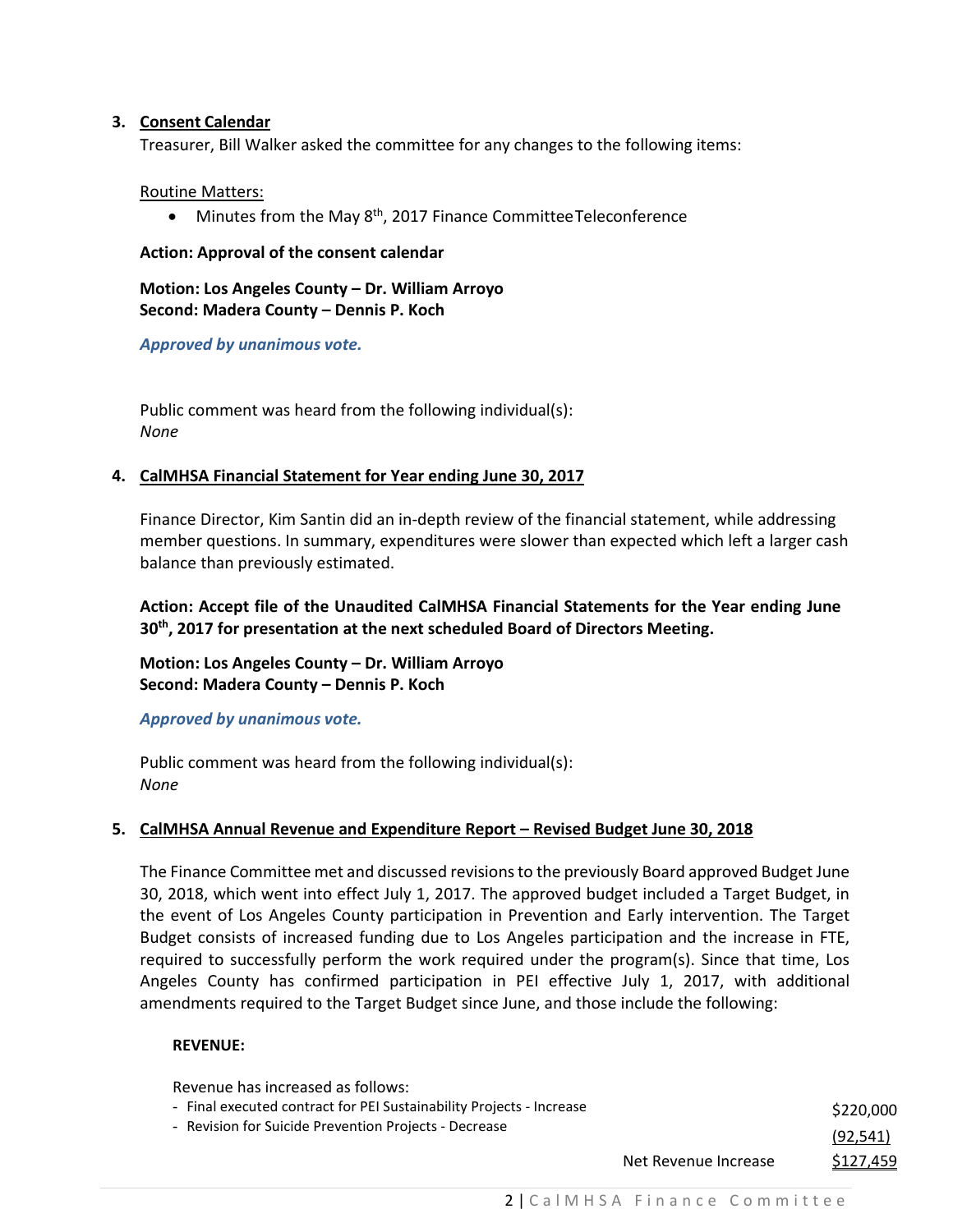#### **EXPENSES:**

#### *Program Expenses Highlights*

Program Contracts Expense (and total expenses) increased \$358,215. Related to increased funding and reported actuals of June 30, 2017. See note (2) on page 1 of Revised Budget for details. Expenses have increased more than revenue due to the utilization of Prior Year carry over of funds.

In addition to the above, the committee discussed the need to approve the amendment to the Administrative and Financial Services (GH) Agreement and compensation due to the increase in FTE required to successfully perform the work required under the program(s). The Agreement was previously approved at the June 8, 2017 Board meeting, where the Fourth Amendment to the Administrative and Financial Services Agreement, item B Program Funding & Compensation, states the following:

*i.*

*"Program funding and Resources Required – The program funding is budgeted at the same level as prior year, however additional resources are included for the Hospital Program and reserves will be utilized. In the event of future funding decreases and increases, which may result in a need for changes to FTE requirements, compensation shall be adjusted. Compensation adjustments shall be based on changes to FTE requirements, which would be agreed by the parties. This adjustment agreement by CalMHSA may be delegated to Executive or Finance Committee."*

Noting the above the Finance Committee took the following actions: **Action(s):**

**1. The Finance committee discussed and approved for recommendation to the CalMHSA Board, the Revenue and Expenditure Report – Revised Budget June 30, 2018 and;**

**Motion: William Arroyo, Los Angeles County Second: Dennis P. Koch, Madera County**

*Approved by unanimous vote.*

**2. Approved the increase to the Administrative and Financial Services Agreement due to the increase in FTE, from 9.05 to 10.75.** 

**Motion: William Arroyo, Los Angeles County Second: William Walker, Kern County**

**Roll Call Vote:**